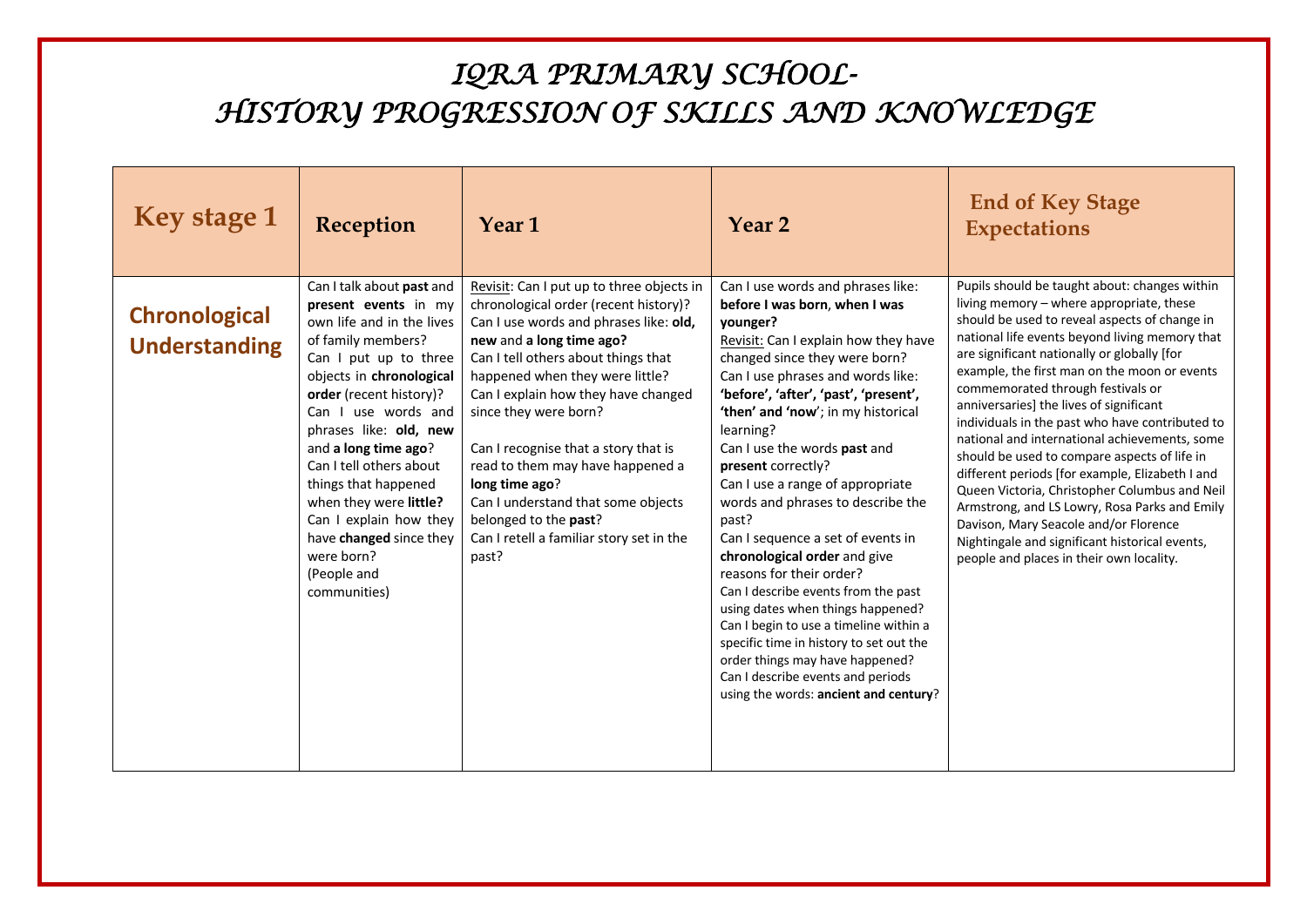| <b>Knowledge and</b><br><b>Interpretation</b>                                                                                                                                                                                                                                                                                                                                                                                                                | Can I make<br>observations of animals<br>and plants and explain<br>why some things occur,<br>and talk about changes?<br>Can I appreciate that<br>some famous people<br>have helped our lives be<br>better today?<br>Can I begin to identify<br>the main differences<br>between old and new<br>objects?<br>Can I understand that | Revisit: Can I begin to identify the<br>main differences between old and<br>new objects?<br>Can I understand that we have a<br>queen who rules us and that Britain<br>has had a king or queen for many<br>years?<br>Can I identify objects from the past,<br>such as old toys?<br>Can I give examples of things that are<br>different in my life from that of my<br>grandparents when they were young?<br>Can I recognise that we celebrate | Can I explain how my local area was<br>different in the past?<br>Can I recount some interesting facts<br>from an historical event, such as the<br>volcanic eruption in Pompeii?<br>Can I explain why Britain has a<br>special history by naming some<br>famous events and some famous<br>people?<br>Can I appreciate that the early Brits<br>would not have communicated as we<br>do or have eaten as we do?<br>Can I begin to picture what life would<br>have been like for the early settlers? |  |
|--------------------------------------------------------------------------------------------------------------------------------------------------------------------------------------------------------------------------------------------------------------------------------------------------------------------------------------------------------------------------------------------------------------------------------------------------------------|---------------------------------------------------------------------------------------------------------------------------------------------------------------------------------------------------------------------------------------------------------------------------------------------------------------------------------|---------------------------------------------------------------------------------------------------------------------------------------------------------------------------------------------------------------------------------------------------------------------------------------------------------------------------------------------------------------------------------------------------------------------------------------------|--------------------------------------------------------------------------------------------------------------------------------------------------------------------------------------------------------------------------------------------------------------------------------------------------------------------------------------------------------------------------------------------------------------------------------------------------------------------------------------------------|--|
|                                                                                                                                                                                                                                                                                                                                                                                                                                                              | we have a queen who<br>rules us and that Britain<br>has had a king or queen<br>for many years?<br>(30-50 months The<br>World/People and<br>communities)                                                                                                                                                                         | certain events, such as bonfire night,<br>because of what happened many<br>years ago?<br>Can I recount the life of someone<br>famous from Britain who lived in the<br>past giving attention to what they did<br>earlier and what they did later?                                                                                                                                                                                            | Can I explain why someone in the<br>past acted in the way they did?<br>Can I explain what is meant by a<br>parliament?<br>Can I explain how events from the<br>past have helped shape our lives?                                                                                                                                                                                                                                                                                                 |  |
| <b>Historical</b><br><b>Enquiry</b><br><b>UNDERSTANDING THE WORLD</b><br>People and Communities 40 - 60<br>+ Months<br>Enjoys joining in with family<br>customs and routines Early<br><b>Learning Goal</b><br>Children talk about past and<br>present events in their own lives<br>and in the lives of family<br>members. They know that other<br>children don't always enjoy the<br>same things, and are sensitive to<br>this. They know about similarities | Can I look closely at<br>similarities, differences,<br>patterns and change?<br>(ELG)<br>Can I make<br>observations of animals<br>and plants and explain<br>why some things occur,<br>and talk about changes?<br>(ELG)<br>Can I ask and answer<br>questions about old and<br>new objects (ELG)?                                  | Revisit: Can I ask and answer<br>questions about old and new objects?<br>Can I spot old and new things in a<br>picture?<br>Can I give a plausible explanation<br>about what an object was used for in<br>the <b>past</b> ?<br>Can I answer questions using a range<br>of artefacts/ photographs provided?<br>Can I find out more about a famous<br>person from the past and carry out<br>some research on him or her?                       | Revisit: Can I recognise the part that<br>archaeologists have had in helping<br>us understand more about what<br>happened in the past?<br>Can I answer questions by using a<br>specific source, such as an<br>information book?<br>Can I research the life of a famous<br>Briton from the past using different<br>resources to help them?<br>Can I research about a famous<br>event that happens in Britain and                                                                                  |  |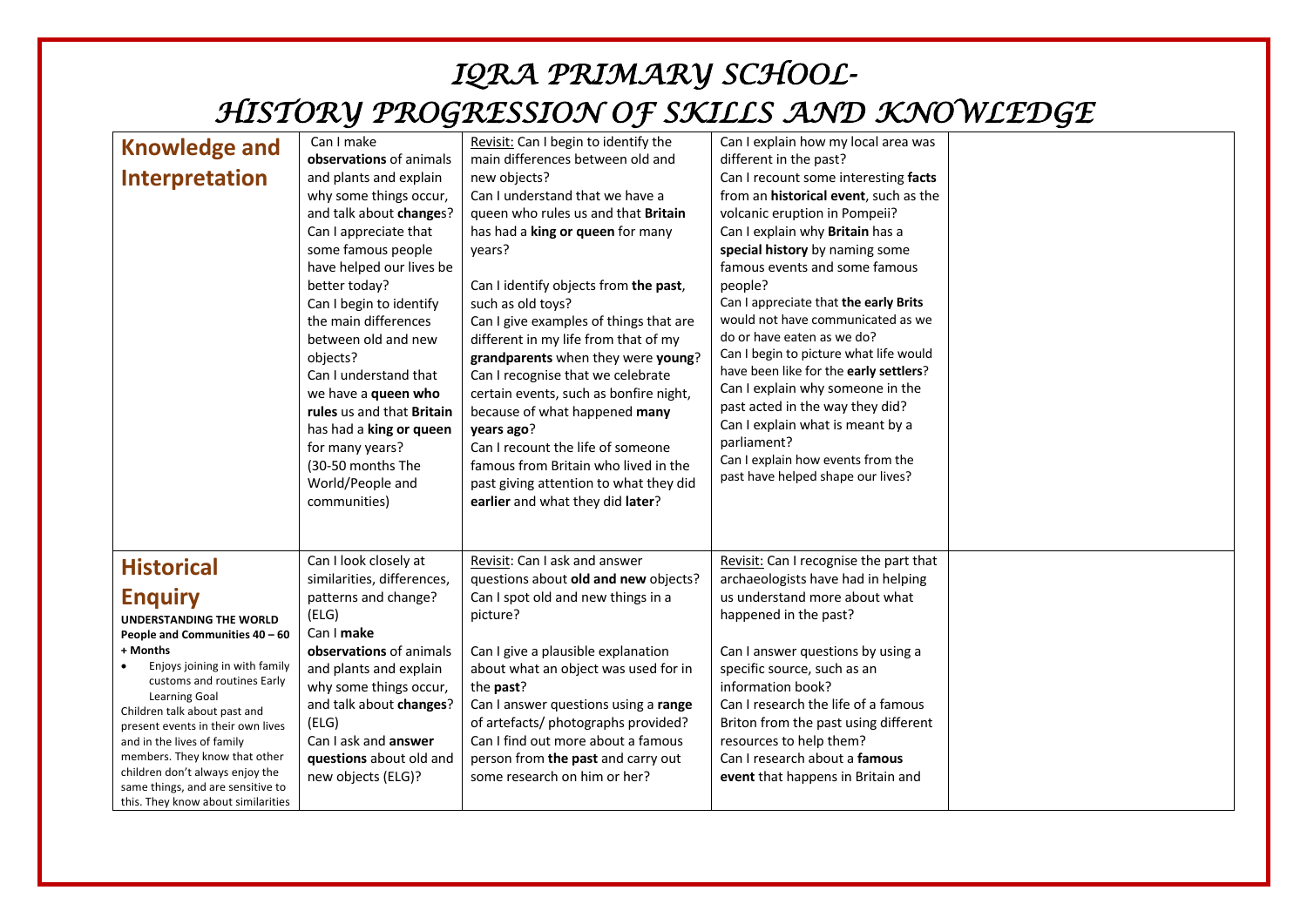| and differences between<br>Can I answer questions<br>themselves and others, and<br>using an artefact/<br>among families, communities<br>photograph provided<br>and traditions<br>(ELG)?<br>The World $40 - 60 +$ Months<br>Looks closely at similarities,<br>differences, patterns and<br>change Early Learning Goal<br>Children know about similarities<br>and differences in relation to<br>places, objects, materials and<br>living things. They talk about the<br>features of their own immediate<br>environment and how<br>environments might vary from<br>one another. They make<br>observations of animals and<br>plants and explain why some<br>things occur, and talk about<br>changes | Can I find out something about the<br>past by talking to an <b>older person</b> ?<br>Can I recognise the part that<br>archaeologists have had in helping us<br>understand more about what happened<br>in the <b>past</b> ? | why it has been happening for some<br>time?<br>Can I research the life of someone<br>who used to live in their area using<br>the Internet and other sources to<br>find out about them? |  |
|-------------------------------------------------------------------------------------------------------------------------------------------------------------------------------------------------------------------------------------------------------------------------------------------------------------------------------------------------------------------------------------------------------------------------------------------------------------------------------------------------------------------------------------------------------------------------------------------------------------------------------------------------------------------------------------------------|----------------------------------------------------------------------------------------------------------------------------------------------------------------------------------------------------------------------------|----------------------------------------------------------------------------------------------------------------------------------------------------------------------------------------|--|
|-------------------------------------------------------------------------------------------------------------------------------------------------------------------------------------------------------------------------------------------------------------------------------------------------------------------------------------------------------------------------------------------------------------------------------------------------------------------------------------------------------------------------------------------------------------------------------------------------------------------------------------------------------------------------------------------------|----------------------------------------------------------------------------------------------------------------------------------------------------------------------------------------------------------------------------|----------------------------------------------------------------------------------------------------------------------------------------------------------------------------------------|--|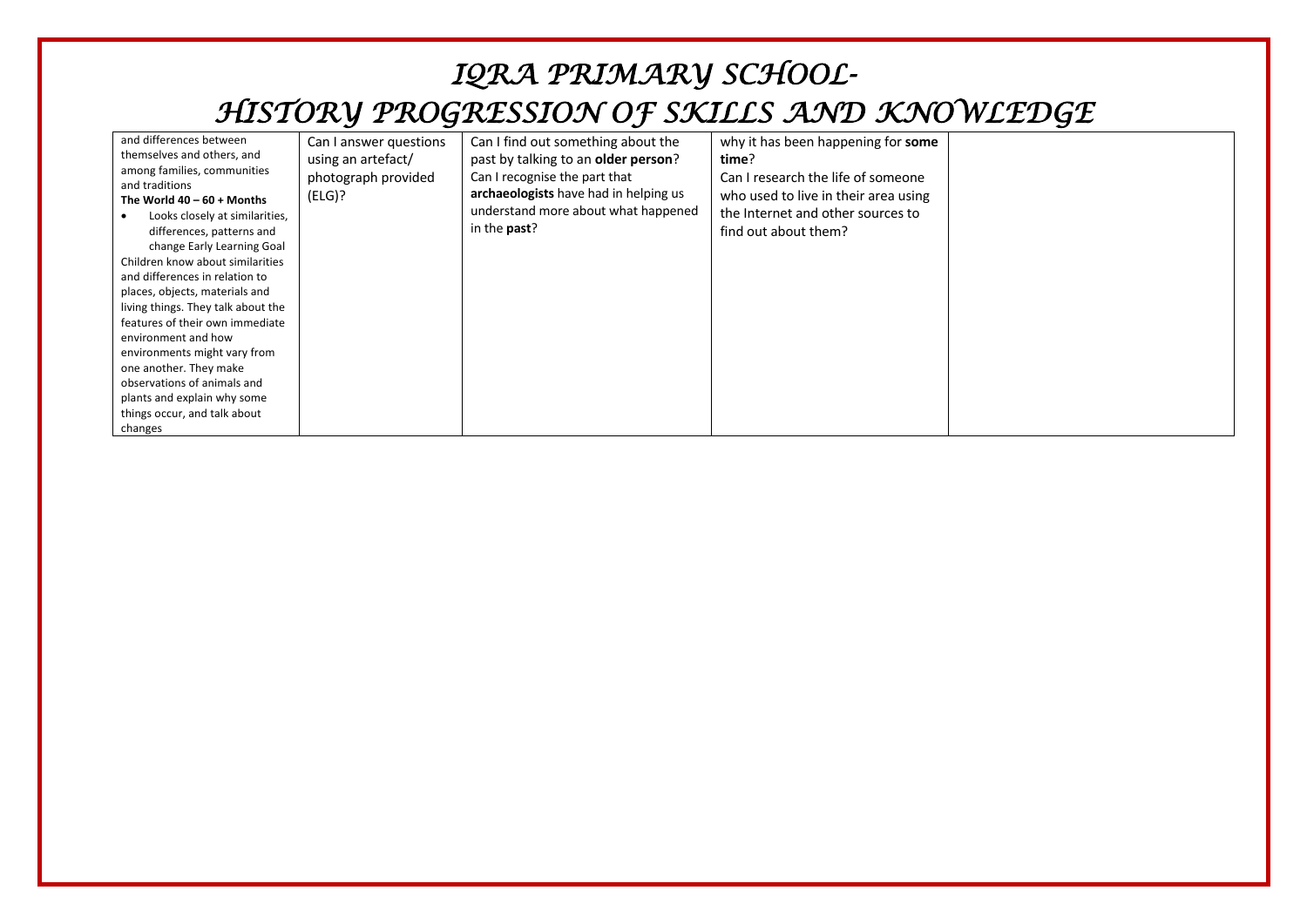| <b>Key stage 2</b>                           | Year <sub>3</sub>                                                                                                                                                                                                                                                                                                                                                                                                                                                                   | Year <sub>4</sub>                                                                                                                                                                                                                                                                                                                                                                                                                                                                                    | Year <sub>5</sub>                                                                                                                                                                                                                                                                                                                                                                                                                          | Year <sub>6</sub>                                                                                                                                                                                                                                                    | <b>End of Key</b>                                                                                                                                                                                                                                                                                                                                                  |
|----------------------------------------------|-------------------------------------------------------------------------------------------------------------------------------------------------------------------------------------------------------------------------------------------------------------------------------------------------------------------------------------------------------------------------------------------------------------------------------------------------------------------------------------|------------------------------------------------------------------------------------------------------------------------------------------------------------------------------------------------------------------------------------------------------------------------------------------------------------------------------------------------------------------------------------------------------------------------------------------------------------------------------------------------------|--------------------------------------------------------------------------------------------------------------------------------------------------------------------------------------------------------------------------------------------------------------------------------------------------------------------------------------------------------------------------------------------------------------------------------------------|----------------------------------------------------------------------------------------------------------------------------------------------------------------------------------------------------------------------------------------------------------------------|--------------------------------------------------------------------------------------------------------------------------------------------------------------------------------------------------------------------------------------------------------------------------------------------------------------------------------------------------------------------|
|                                              |                                                                                                                                                                                                                                                                                                                                                                                                                                                                                     |                                                                                                                                                                                                                                                                                                                                                                                                                                                                                                      |                                                                                                                                                                                                                                                                                                                                                                                                                                            |                                                                                                                                                                                                                                                                      | <b>Stage</b>                                                                                                                                                                                                                                                                                                                                                       |
|                                              |                                                                                                                                                                                                                                                                                                                                                                                                                                                                                     |                                                                                                                                                                                                                                                                                                                                                                                                                                                                                                      |                                                                                                                                                                                                                                                                                                                                                                                                                                            |                                                                                                                                                                                                                                                                      | <b>Expectations</b>                                                                                                                                                                                                                                                                                                                                                |
| <b>Chronological</b><br><b>Understanding</b> | Revisit: Can I sequence a set of<br>events in chronological order<br>and give reasons for their<br>order?<br>Can I describe events from the<br>past using dates when things<br>happened?<br>Can I begin to use a timeline<br>within a specific time in history to<br>set out the order things may have<br>happened?<br>Can I describe events and periods<br>using the words: ancient and<br>century?<br>Can I describe events and periods<br>using the words: BC, AD and<br>decade? | Revisit: Can I use my<br>mathematical skills to round up<br>time differences into centuries<br>and decades?<br>Can I begin to recognise and<br>quantify the different time<br>periods that exists between<br>different groups that invaded<br>Britain?<br>Can I plot recent history on a<br>timeline using centuries?<br>Can I place periods of history on<br>a timeline showing periods of<br>time?<br>Can I use my mathematical skills<br>to work exact time scales and<br>differences as need be? | Revisit: Can I use dates and<br>historical language in my<br>work?<br>Can I draw a timeline with<br>different time periods<br>outlined which show<br>different information, such<br>as, periods of history,<br>when famous people lived,<br>etc.?<br>Can I place features of<br>historical events and<br>people from past societies<br>and periods in a<br>chronological framework?<br>Can I appreciate that some<br>ancient civilizations | Revisit: Can I say where a<br>period of history fits on a<br>timeline?<br>Can I place a specific event<br>on a timeline by decade?<br>Can I place features of<br>historical events and<br>people from past societies<br>and periods in a<br>chronological framework? | Pupils should continue<br>to develop a<br>chronologically secure<br>knowledge and<br>understanding of<br>British, local and world<br>history, establishing<br>clear narratives within<br>and across the periods<br>they study.<br>They should note<br>connections, contrasts<br>and trends over time<br>and develop the<br>appropriate use of<br>historical terms. |
|                                              | Can I use a timeline within a<br>specific time in history to set out<br>the order things may have<br>happened?<br>Can I use my mathematical<br>knowledge to work out how long-<br>ago events in recent and local<br>history would have happened?<br>Can I use my mathematical skills<br>to round up time differences into<br>centuries and decades?<br>Can I begin to recognise and<br>quantify the different time<br>periods that exists between                                   | Can I use dates and historical<br>language in my work?<br>Can I begin to build up a picture<br>of what main events happened<br>in Britain/ the world during<br>different centuries?                                                                                                                                                                                                                                                                                                                  | showed greater<br>advancements than<br>people who lived centuries<br>after them e.g.<br>Development of specific<br>features, such as medicine;<br>weaponry; transport, etc?                                                                                                                                                                                                                                                                |                                                                                                                                                                                                                                                                      |                                                                                                                                                                                                                                                                                                                                                                    |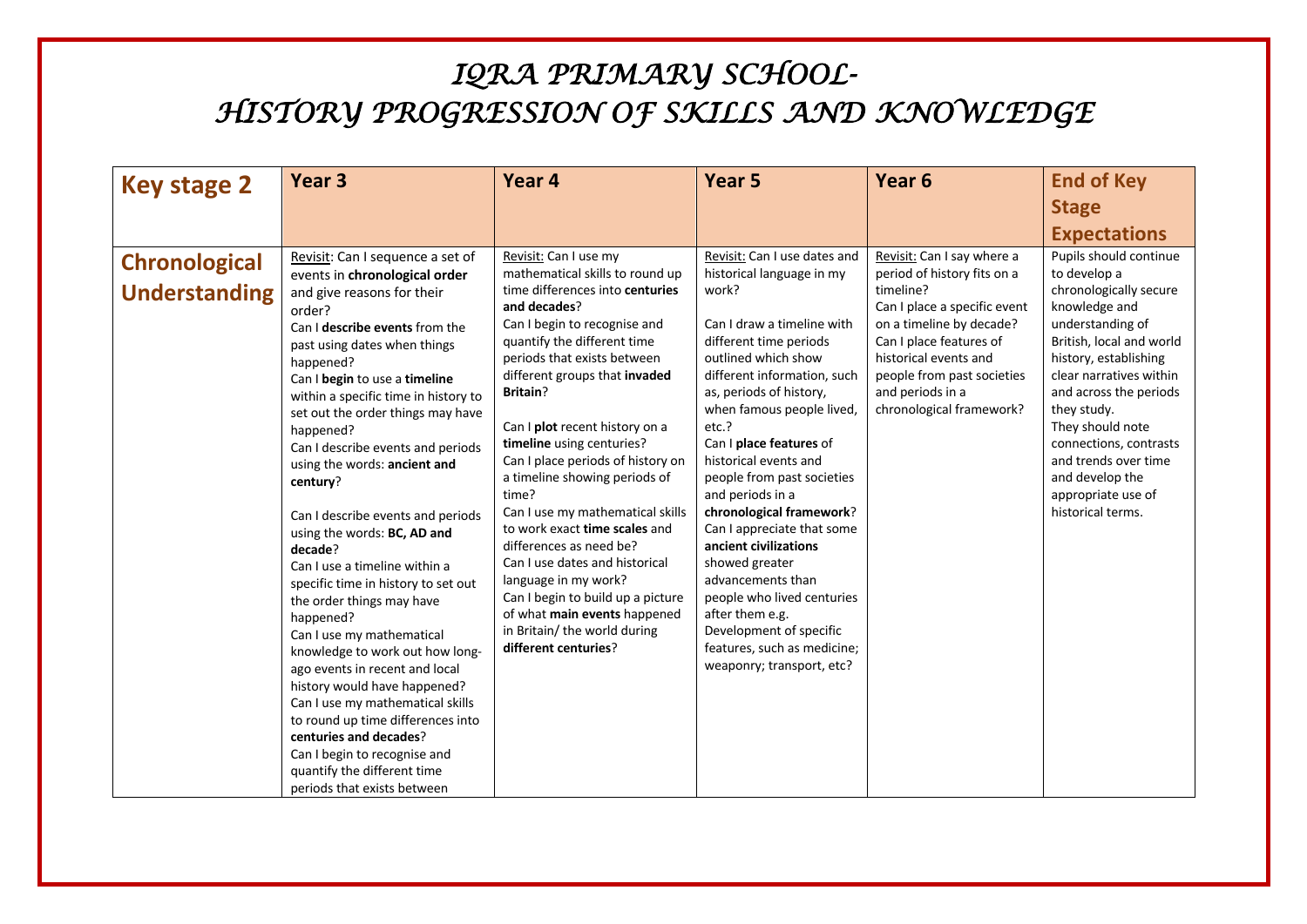|                       | different groups that invaded             |                                   |                                                         |                               |
|-----------------------|-------------------------------------------|-----------------------------------|---------------------------------------------------------|-------------------------------|
|                       | <b>Britain?</b>                           |                                   |                                                         |                               |
| <b>Knowledge</b>      | Revisit: Can I appreciate that the        | Revisit: Can I explain how        | Revisit: Can I recognise                                | Revisit: Can I summarise      |
|                       | early Brits would not have                | events from the past have         | that the lives of wealthy                               | how Britain has had a major   |
| and                   | communicated as we do or have             | helped shape our lives?           | people were very different                              | influence on world history?   |
|                       | eaten as we do?                           | Can I appreciate that wars have   | from those of poor                                      | Can I summarise what          |
| <b>Interpretation</b> | Can I begin to picture what life          | happened from a very long time    | people?                                                 | Britain may have learnt       |
|                       | would have been like for the early        | ago and it is often associated    | Can I appreciate how                                    | from other countries and      |
|                       | settlers?                                 | with invasion, conquering or      | items found belonging to                                | civilizations through time    |
|                       | Can I explain how events from the         | religious differences?            | the past are helping us to                              | gone by and more recently?    |
|                       | past have helped shape our lives?         |                                   | build up an accurate                                    | Can I summarise the main      |
|                       |                                           | Can I recognise that the lives of | picture of how people                                   | events from a specific        |
|                       | Can I recognise that Britain has          | wealthy people were very          | lived in the past?                                      | period in history, explaining |
|                       | been invaded by several different         | different from those of poor      | Can I begin to appreciate                               | the order in which key        |
|                       | groups over time?                         | people?                           | that how we make                                        | events happened?              |
|                       | Can I realise that <b>invaders</b> in the | Can I appreciate how items        | decisions has been                                      |                               |
|                       | past would have fought fiercely,          | found belonging to the past are   | through a Parliament for                                | Can I describe features of    |
|                       | using hand to hand combat?                | helping us to build up an         | some time?                                              | historical events and         |
|                       | Can I suggest why certain events          | accurate picture of how people    |                                                         | people from past societies    |
|                       | happened as they did in history?          | lived in the past?                | Can I describe historical                               | and periods they have         |
|                       | Can I suggest why certain people          | Can I begin to appreciate that    | events from the different                               | studied?                      |
|                       | acted as they did in history?             | how we make decisions has         | period/s they are                                       | Can I recognise and           |
|                       | Can I begin to appreciate why             | been through a Parliament for     | studying/have studied?                                  | describe differences and      |
|                       | Britain would have been an                | some time e.g. 'Henry VIII        | Can I make comparisons                                  | similarities/ changes and     |
|                       | important country to have                 | Powers' and Parliament            | between historical                                      | continuity between            |
|                       | invaded and conquered?                    |                                   | periods; explaining things                              | different periods of          |
|                       | Can I explain how people who              |                                   | that have changed and                                   | history?                      |
|                       | lived in the past cooked and              |                                   | things which have stayed                                |                               |
|                       | travelled differently and used            |                                   | the same?                                               |                               |
|                       | different weapons from ours?              |                                   | Can I appreciate that                                   |                               |
|                       |                                           |                                   | significant events in                                   |                               |
|                       |                                           |                                   | history have helped shape                               |                               |
|                       |                                           |                                   | the country we have today<br>(Victorian era and British |                               |
|                       |                                           |                                   |                                                         |                               |
|                       |                                           |                                   | Empire)?                                                |                               |
|                       |                                           |                                   | Can I gain a good                                       |                               |
|                       |                                           |                                   | understanding as to how<br>crime and punishment has     |                               |
|                       |                                           |                                   | changes over the years?                                 |                               |
|                       |                                           |                                   |                                                         |                               |